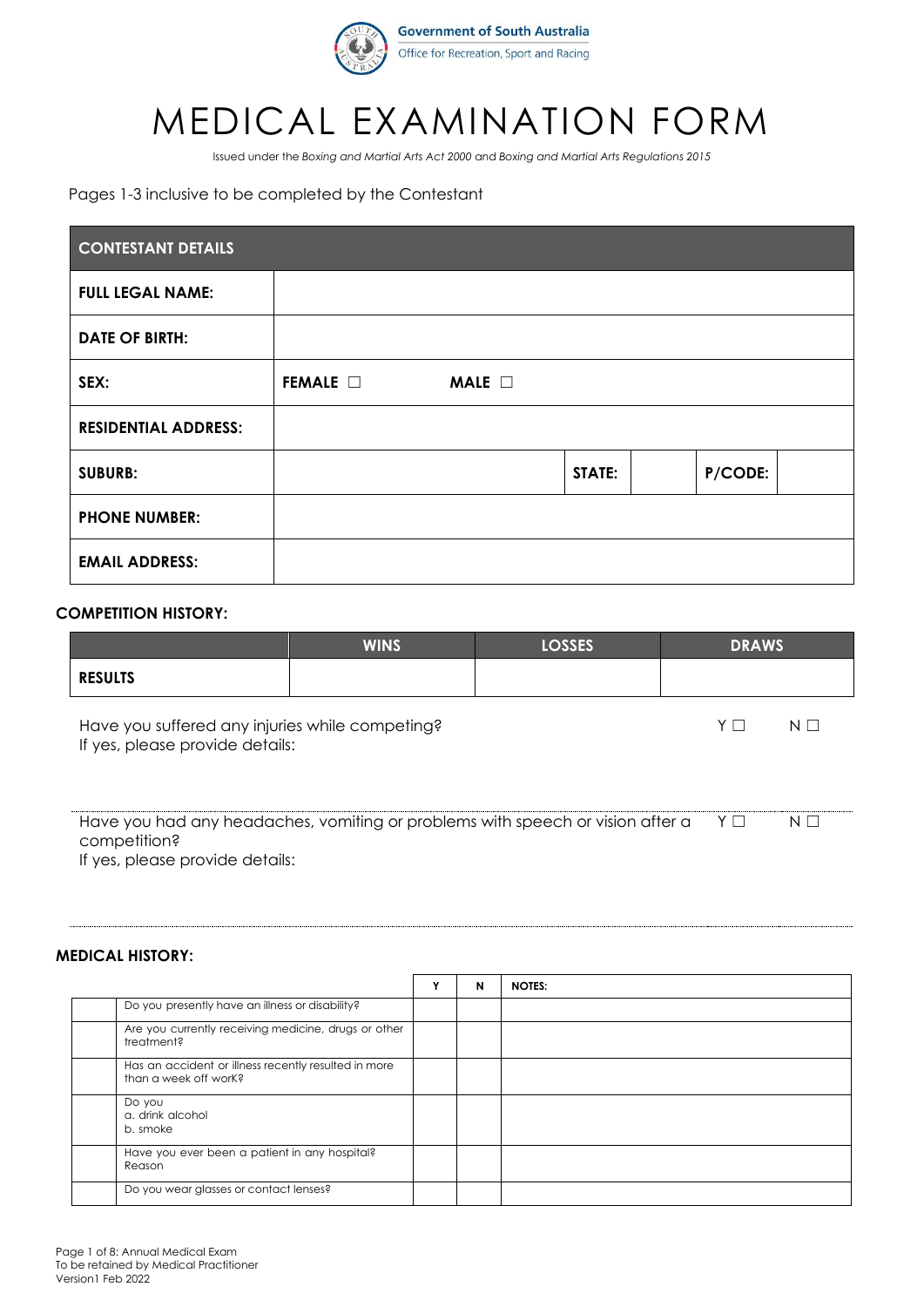| <b>CONTESTANT DETAILS</b> |                |  |
|---------------------------|----------------|--|
| FULL LEGAL NAME:          | DATE OF BIRTH: |  |

Have you ever had or are you now suffering any of the following:

|                                                                                          | Y | N | <b>NOTES:</b> |
|------------------------------------------------------------------------------------------|---|---|---------------|
| Swollen or painful joints<br>(other than through injury)                                 |   |   |               |
| Shortness of breath                                                                      |   |   |               |
| Pneumonia, bronchitis or pleurisy                                                        |   |   |               |
| a. Coughing blood<br>b. Coughing phlegm                                                  |   |   |               |
| Tuberculosis                                                                             |   |   |               |
| a. Asthma<br>b. Other lung disease                                                       |   |   |               |
| a. Deafness<br>b. Tinnitus (ringing of the ears)                                         |   |   |               |
| Any visual problems                                                                      |   |   |               |
| a. Fainting/blackouts<br>c. Giddiness                                                    |   |   |               |
| a. Fits or convulsions<br>b. Epilepsy                                                    |   |   |               |
| a. Severe headaches<br>b. Migraines                                                      |   |   |               |
| a. Nerves/anxiety<br>b. Severe depression<br>c. Mental illness<br>d. Attempted suicide   |   |   |               |
| a. Kidney disease<br>b. Bladder disease<br>c. Pain on passing urine<br>d. Blood in urine |   |   |               |
| Frequent indigestion                                                                     |   |   |               |
| a. Ulcer of stomach<br>b. Ulcer of duodenum                                              |   |   |               |
| a. Gall bladder issues<br>b. Gall stones                                                 |   |   |               |
| a. Vomiting blood<br>b. Passing blood through bowels                                     |   |   |               |
| a. Hepatitis or other jaundice<br>b. Liver disease                                       |   |   |               |
| a. Sugar diabetes<br>b. Gout<br>c. Cancer<br>d. Tumour of any type                       |   |   |               |
| a. Rupture<br>b. Hernia<br>c. Swollen or painful testicles                               |   |   |               |
| a. Skin sensitivities/issues<br>b. Tendency to bruise or bleed easily                    |   |   |               |
| a. Concussion<br>b. Severe head injury<br>c. Loss of consciousness                       |   |   |               |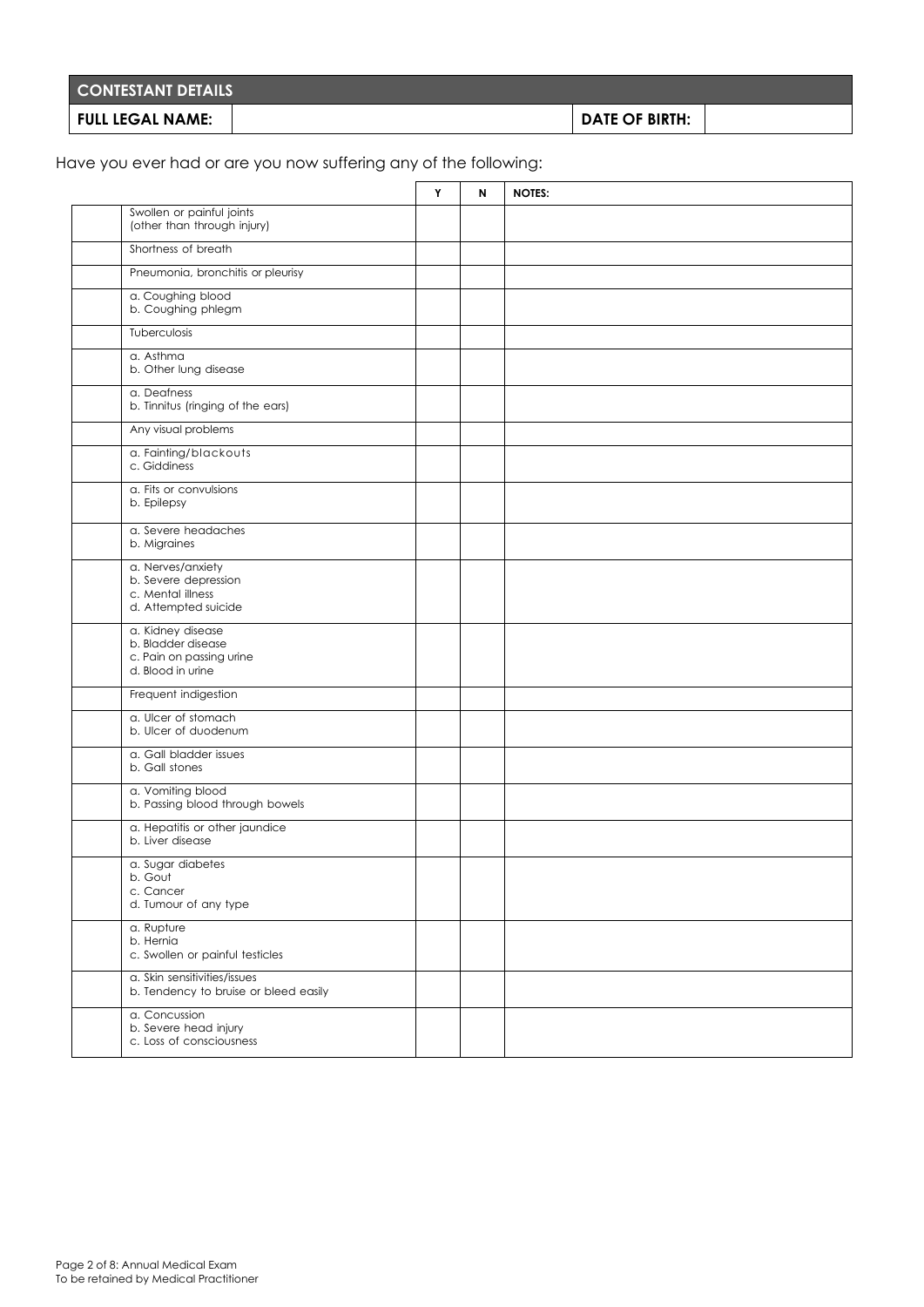| <b>CONTESTANT DETAILS</b> |                |  |
|---------------------------|----------------|--|
| <b>FULL LEGAL NAME:</b>   | DATE OF BIRTH: |  |

Have you ever had or are you now suffering any of the following:

|                                                     |                                                     | N | <b>NOTES:</b> |
|-----------------------------------------------------|-----------------------------------------------------|---|---------------|
| a. Knee injury<br>b. Ankle injury<br>c. Back injury | d. Other joint injury or dislocation                |   |               |
| a. Fractured bones<br>b. Chipped bones              |                                                     |   |               |
| Paralysis (including polio)                         |                                                     |   |               |
| illness or disability?                              | Have you in the past suffered any other significant |   |               |
| Are you pregnant?                                   |                                                     |   |               |

| Do you suffer from any infectious blood borne disease?<br><b>HIV</b><br>$\bullet$<br>Hepatitis B<br>$\bullet$<br><b>Hepatitis C</b><br>$\bullet$  |    |    |
|---------------------------------------------------------------------------------------------------------------------------------------------------|----|----|
| Over the past 5 years, have you either occasionally or regularly, taken any<br>stimulants, sedatives, medications or drugs by mouth or injection? | YΓ | NI |
| If yes, provide details and, if prescribed by a medical practitioner, include the<br>relevant particulars below:                                  |    |    |

Over the past 5 years have you had any medical examination, advice, treatment or been in hospital? Y □ N □

If yes, provide particulars of each instance (including x-ray, electrocardiogram or other tests) in the schedule below.

| DATE(S) | NAME AND ADDRESS OF DOCTOR AND/OR HOSPITAL | <b>REASON</b> |
|---------|--------------------------------------------|---------------|
|         |                                            |               |
|         |                                            |               |
|         |                                            |               |
|         |                                            |               |
|         |                                            |               |
|         |                                            |               |
|         |                                            |               |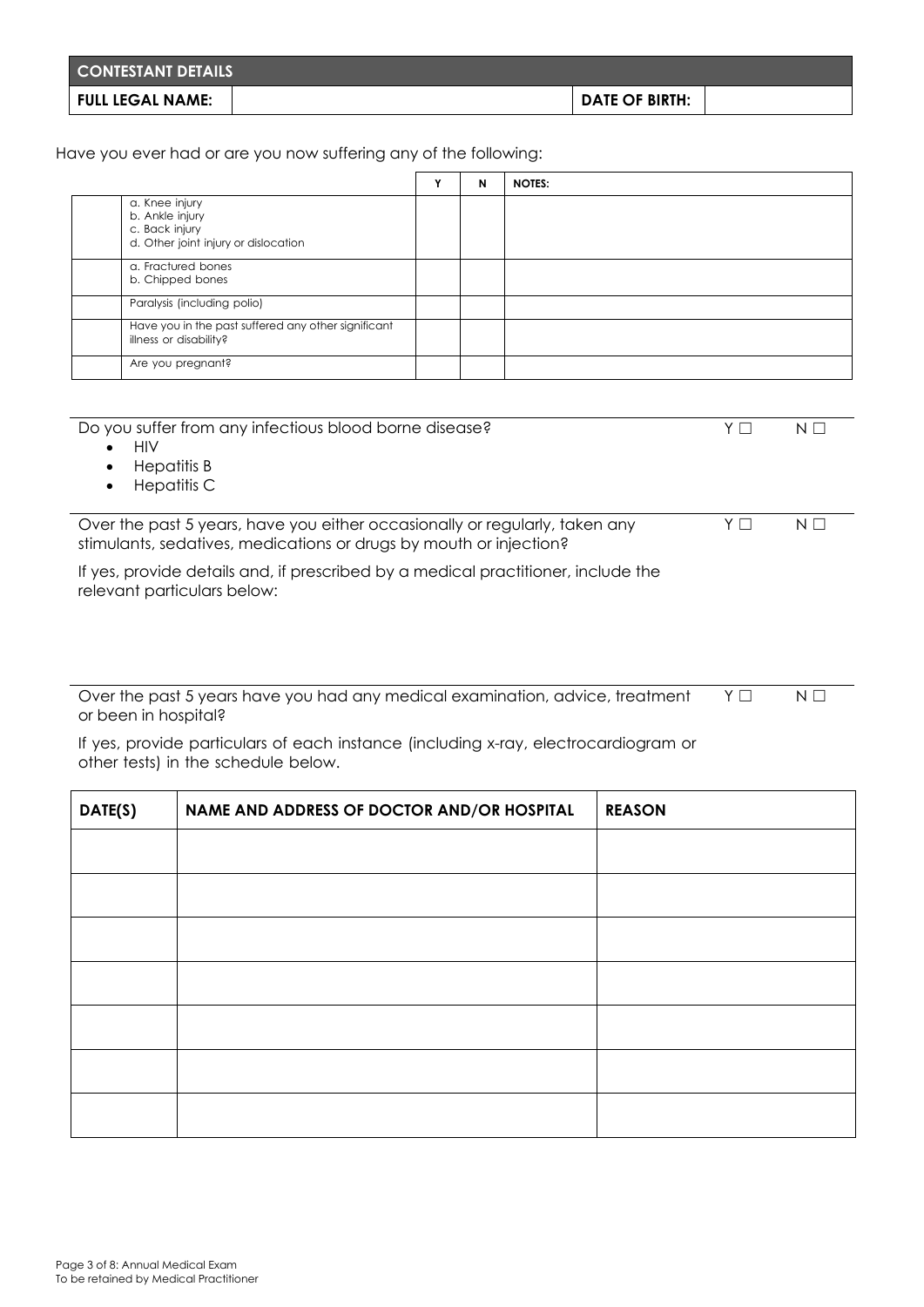| <b>CONTESTANT DETAILS</b> |                       |  |
|---------------------------|-----------------------|--|
| FULL LEGAL NAME:          | <b>DATE OF BIRTH:</b> |  |

### **ON EXAMINATION:**

If not examined, record NE.

|                                                                           | <b>ABNORMAL</b> | <b>NORMAL</b> | <b>NOTES:</b> |
|---------------------------------------------------------------------------|-----------------|---------------|---------------|
| a. Head, face, scalp<br>b. Neck R.O.M.                                    |                 |               |               |
| a. Nose deformity<br>b. Nose airway                                       |                 |               |               |
| a. Mouth, throat<br>b. Speech                                             |                 |               |               |
| a. Teeth, gums<br>b. Dentures<br>YES / NO                                 |                 |               |               |
| Ears - general<br>- hearing                                               |                 |               |               |
| Tympanic membranes                                                        |                 |               |               |
| Eustachian tubes                                                          |                 |               |               |
| Eyes - general                                                            |                 |               |               |
| Visual fields<br>Eye Gaze                                                 |                 |               |               |
| Eye movements                                                             |                 |               |               |
| Ophthalmoscopic examination                                               |                 |               |               |
| Chest, lungs                                                              |                 |               |               |
| Heart (if ECG performed, note result in section<br>82 & enclose F MED 53) |                 |               |               |
| Vascular system (include veins)                                           |                 |               |               |
| Abdomen (include hernial orifices)                                        |                 |               |               |
| Endocrine system                                                          |                 |               |               |
| External genitalia                                                        |                 |               |               |
| a. Feet<br>b. Limbs R.O.M.<br>c. Gait                                     |                 |               |               |
| a. Spine<br>b. Trunk R.O.M.<br>c. Posture (standing)                      |                 |               |               |
| Nervous system<br>Cranial nerves                                          |                 |               |               |
| a. Cerebellum function<br>b. Body balance/coordination                    |                 |               |               |
| a. Muscle tone<br>b. Muscle strength<br>c. Sensation                      |                 |               |               |
| Reflexes                                                                  |                 |               |               |
| Skin                                                                      |                 |               |               |
| Lymphatic system<br>Lymph glands in neck axilae or inguinal<br>regions    |                 |               |               |
| Emotional stability                                                       |                 |               |               |
| Identifying marks                                                         |                 |               |               |
| Frame<br>Small<br>Medium<br>Large                                         |                 |               |               |
| Height (cm)                                                               |                 |               |               |
| Weight (kg)                                                               |                 |               |               |
| Waist (cm)                                                                |                 |               |               |
|                                                                           |                 |               |               |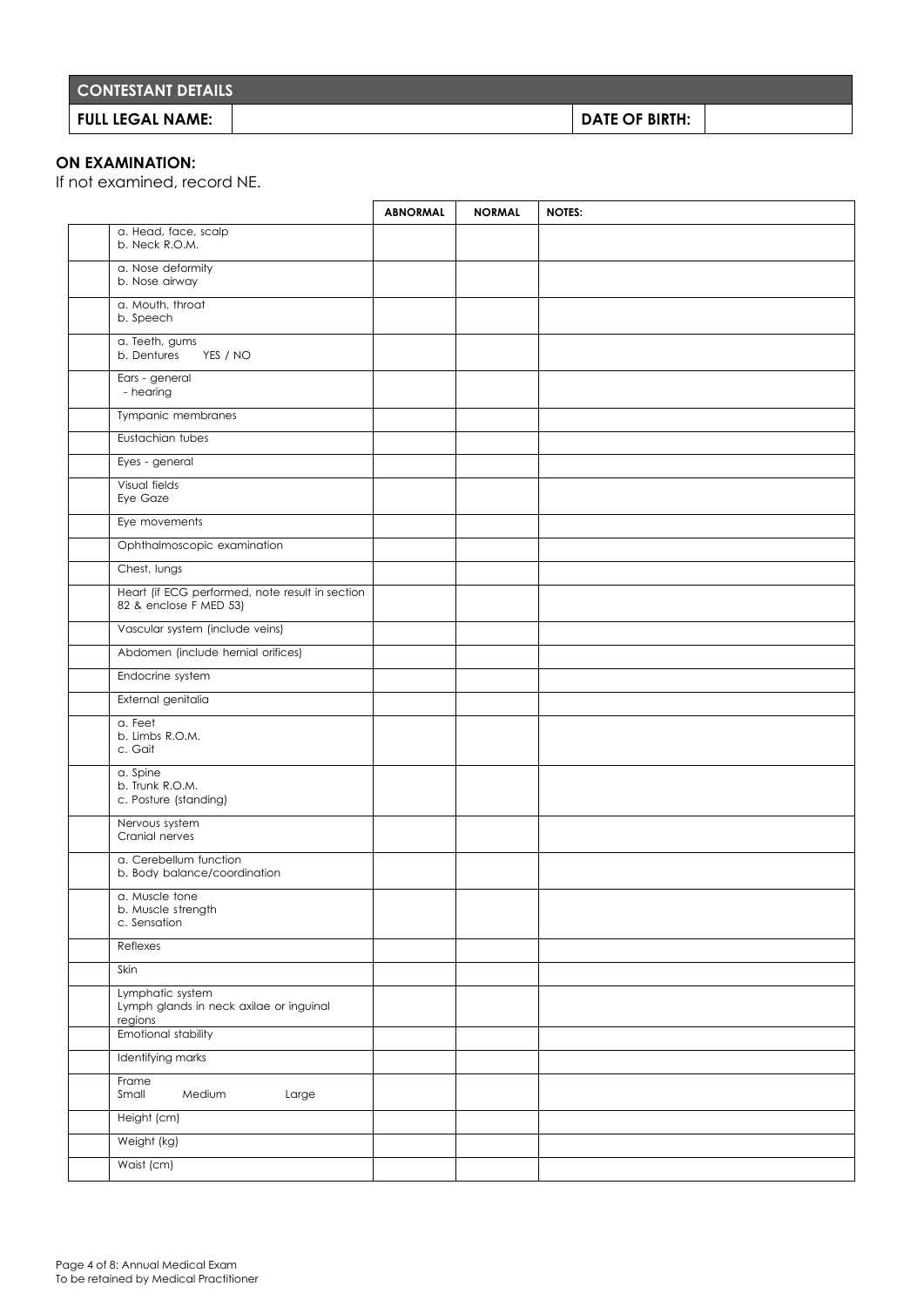| <b>CONTESTANT DETAILS</b> |                       |  |
|---------------------------|-----------------------|--|
| FULL LEGAL NAME:          | <b>DATE OF BIRTH:</b> |  |

### **ON EXAMINATION (cont):**

If not examined, record NE.

|                                 |        | <b>ABNORMAL</b> | <b>NORMAL</b> | <b>NOTES:</b> |
|---------------------------------|--------|-----------------|---------------|---------------|
| Urinalysis                      |        |                 |               |               |
| Albumin                         | Sugar  |                 |               |               |
| <b>Blood</b> pressure           |        |                 |               |               |
| Colour<br>Eyes                  |        |                 |               |               |
| Distant vision                  |        |                 |               |               |
| R6                              | Corr 6 |                 |               |               |
| L6                              | to 6   |                 |               |               |
| Near vision: Normal / Abnormal  |        |                 |               |               |
| Particulars of any disabilities |        |                 |               |               |

#### **NEURO/PSYCHOLOGICAL EXAMINATION:**

|                                                                                       | N | <b>NOTES:</b> |
|---------------------------------------------------------------------------------------|---|---------------|
| Is there any evidence of a change in character?                                       |   |               |
| Has he or she a good memory for recent events and,<br>in particular, recent contests? |   |               |
| Does he or she follow conversation with attention and<br>intelligence?                |   |               |
| Is there any evidence of a tendency to violence<br>outside the competitive arena?     |   |               |
| Is further assessment required?                                                       |   |               |

Details of identification presented (e.g. driver's licence)

As per Section 5(1)(b) of the *Boxing and Martial Arts Regulations 2015*

#### **MRI SCAN:**

| Date of MRI Scan: $\frac{1}{\sqrt{2\pi}}$ / $\frac{1}{\sqrt{2\pi}}$ |   |          |
|---------------------------------------------------------------------|---|----------|
| Is the MRI scan results satisfactory?                               | Y | $N \Box$ |
| Any further testing required?                                       | Y | $N \Box$ |

If yes, list investigations:

#### **SEROLOGY TEST:**

Date of Serology tests:  $\frac{1}{2}$  /  $\frac{1}{2}$ 

| Is there evidence that the contestant's blood is infected with the following viruses? |    |          |  |  |
|---------------------------------------------------------------------------------------|----|----------|--|--|
| HIV (Human Immunodeficiency Virus)                                                    | YΠ | $N \Box$ |  |  |
| Hepatitis B antigen (HBsAg)                                                           | YΠ | $N \Box$ |  |  |
| Hepatitis C                                                                           | Y  | $N \Box$ |  |  |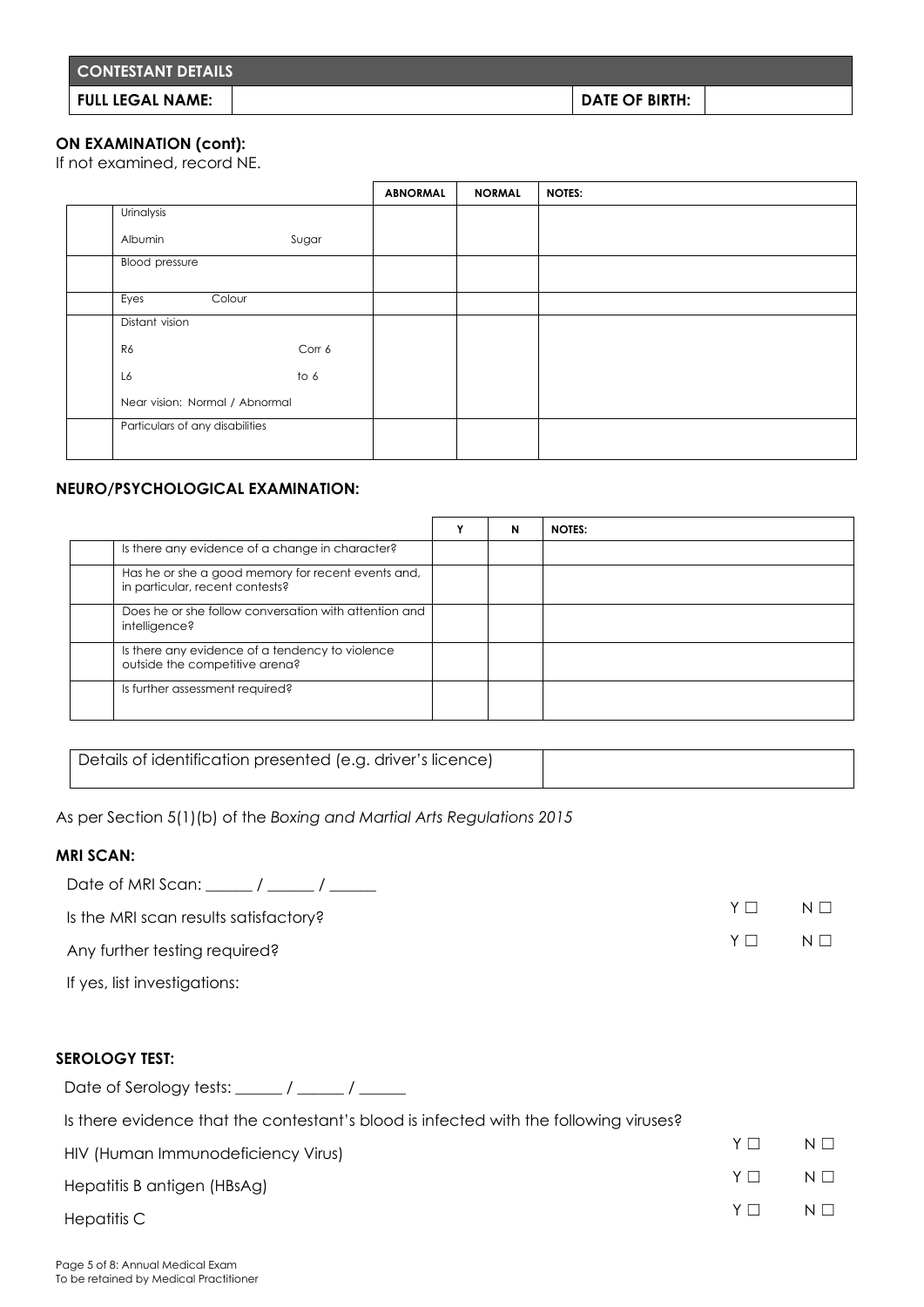| <b>CONTESTANT DETAILS</b>                                                                                                                                   |                                                                                                   |  |  |  |
|-------------------------------------------------------------------------------------------------------------------------------------------------------------|---------------------------------------------------------------------------------------------------|--|--|--|
| <b>FULL LEGAL NAME:</b>                                                                                                                                     | <b>DATE OF BIRTH:</b>                                                                             |  |  |  |
|                                                                                                                                                             |                                                                                                   |  |  |  |
| <b>CONTESTANT'S AUTHORISATION</b>                                                                                                                           | <b>MEDICAL PRACTITIONER'S SIGNATURE</b>                                                           |  |  |  |
| I authorise the medical practitioner to:                                                                                                                    | I have completed the above medical history and<br>examination and have witnessed the contestant's |  |  |  |
| provide medical information to the Minister<br>$\bullet$<br>responsible for administering the Boxing<br>and Martial Arts Act 2000.                          | signature.                                                                                        |  |  |  |
| provide medical information to the Office<br>for Recreation, Sport and Racing for the<br>purposes of administering the Boxing and<br>Martial Arts Act 2000. |                                                                                                   |  |  |  |
| obtain details of my medical records from<br>$\bullet$<br>previous medical attendants.                                                                      |                                                                                                   |  |  |  |
| <u> 1980 - Johann Barbara, martin amerikan basa</u><br>Signature:                                                                                           |                                                                                                   |  |  |  |
|                                                                                                                                                             |                                                                                                   |  |  |  |
| Date: $\frac{1}{\sqrt{2\pi}}$                                                                                                                               | Date: $\frac{1}{\sqrt{2\pi}}$                                                                     |  |  |  |
| <b>SUMMARY</b>                                                                                                                                              |                                                                                                   |  |  |  |
| I certify that the above individual is FIT / UNFIT (select one) to compete in combat sports contests.                                                       |                                                                                                   |  |  |  |
|                                                                                                                                                             | Print Name: __________                                                                            |  |  |  |
| Medical Practitioner                                                                                                                                        | <b>Medical Practitioner</b>                                                                       |  |  |  |
|                                                                                                                                                             | Date: $\frac{1}{\sqrt{2\pi}}$                                                                     |  |  |  |
| Medical Practitioner's Stamp                                                                                                                                |                                                                                                   |  |  |  |
|                                                                                                                                                             |                                                                                                   |  |  |  |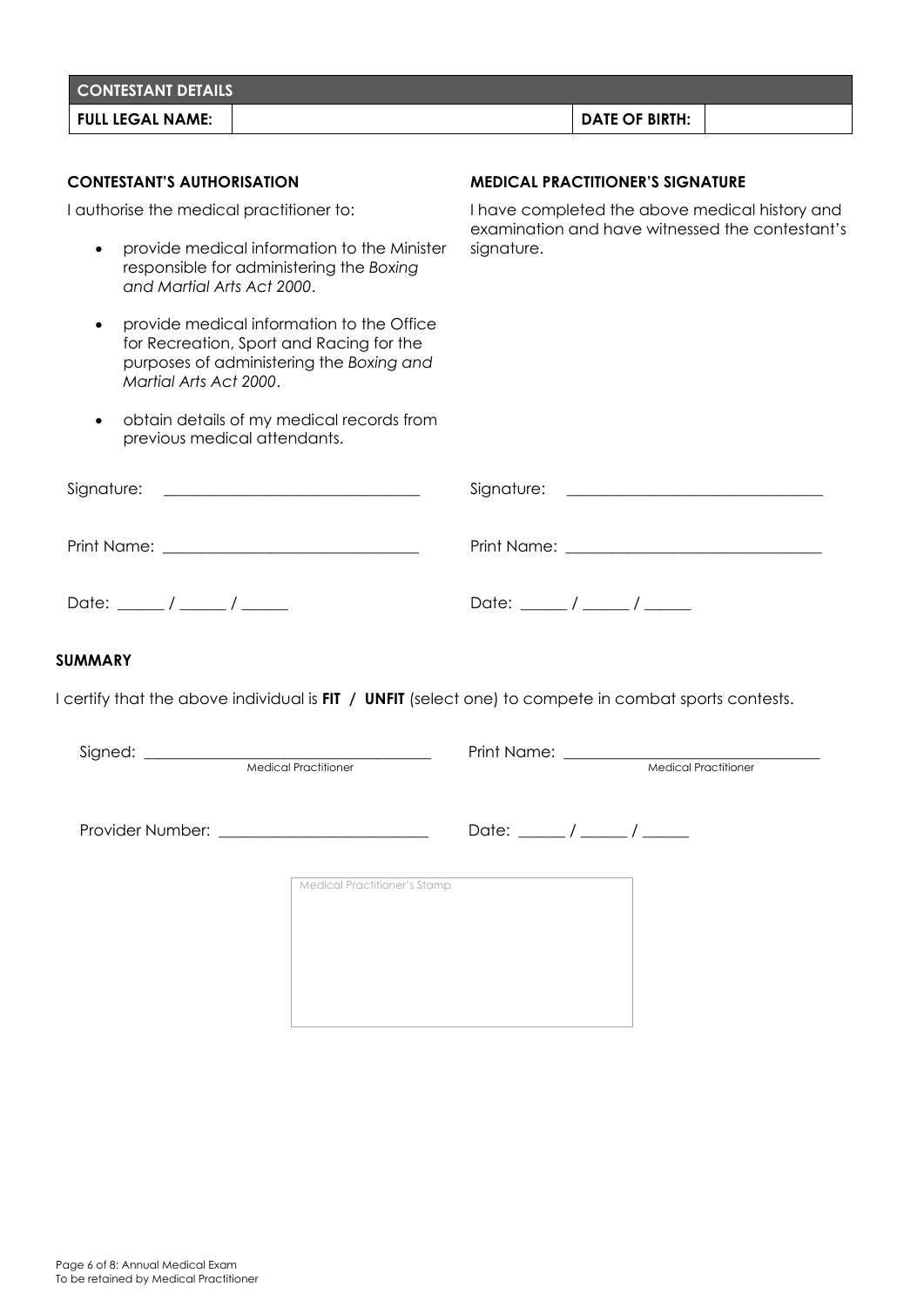

# CERTIFICATE OF FITNESS

Issued under the *Boxing and Martial Arts Act 2000* and *Boxing and Martial Arts Regulations 2015*

| <b>CONTESTANT DETAILS</b>   |                 |             |        |         |  |
|-----------------------------|-----------------|-------------|--------|---------|--|
| <b>FULL LEGAL NAME:</b>     |                 |             |        |         |  |
| <b>DATE OF BIRTH:</b>       |                 |             |        |         |  |
| SEX:                        | FEMALE <b>D</b> | MALE $\Box$ |        |         |  |
| <b>RESIDENTIAL ADDRESS:</b> |                 |             |        |         |  |
| <b>SUBURB:</b>              |                 |             | STATE: | P/CODE: |  |
| <b>PHONE NUMBER:</b>        |                 |             |        |         |  |
| <b>EMAIL ADDRESS:</b>       |                 |             |        |         |  |

#### **REASON FOR MEDICAL EXAMINATION** (select one)**:**

| REGISTRATION <b>D</b>                                                                | ANNUAL MEDICAL <b>D</b>                                                              |
|--------------------------------------------------------------------------------------|--------------------------------------------------------------------------------------|
| Contestants must have negative HIV, Hepatitis B<br>and Hepatitis C serology results. | Contestants must have negative HIV, Hepatitis B<br>and Hepatitis C serology results. |
| Date of Serology:                                                                    | Date of Serology (within the last six months):                                       |
|                                                                                      |                                                                                      |
| Date of MRI Head:                                                                    | Date of MRI Head (within the last three years):                                      |
|                                                                                      |                                                                                      |

Please select all the disciplines for which the contestant is registering/registered:

|  | $\Box$ Boxing |  | $\Box$ Muay Thai |  | $\Box$ Kickbo |
|--|---------------|--|------------------|--|---------------|
|--|---------------|--|------------------|--|---------------|

 $\mathsf{using} \quad \Box \quad \mathsf{MMA} \qquad \Box \quad \mathsf{Other}$ 

I certify I have completed the required medical history and examination and witnessed the above person's signature on page 6 of the Medical Examination Form.

I certify that the above person is **FIT / UNFIT** to compete as a contestant in nominated disciplines.

Medical Practitioner

Signed: \_\_\_\_\_\_\_\_\_\_\_\_\_\_\_\_\_\_\_\_\_\_\_\_\_\_\_\_\_\_\_\_\_\_\_\_\_ Print Name: \_\_\_\_\_\_\_\_\_\_\_\_\_\_\_\_\_\_\_\_\_\_\_\_\_\_\_\_\_\_\_\_\_

| Provider Number: |                               | Date: $/$ / |  |
|------------------|-------------------------------|-------------|--|
|                  | Medical Practitioner's Stamp: |             |  |